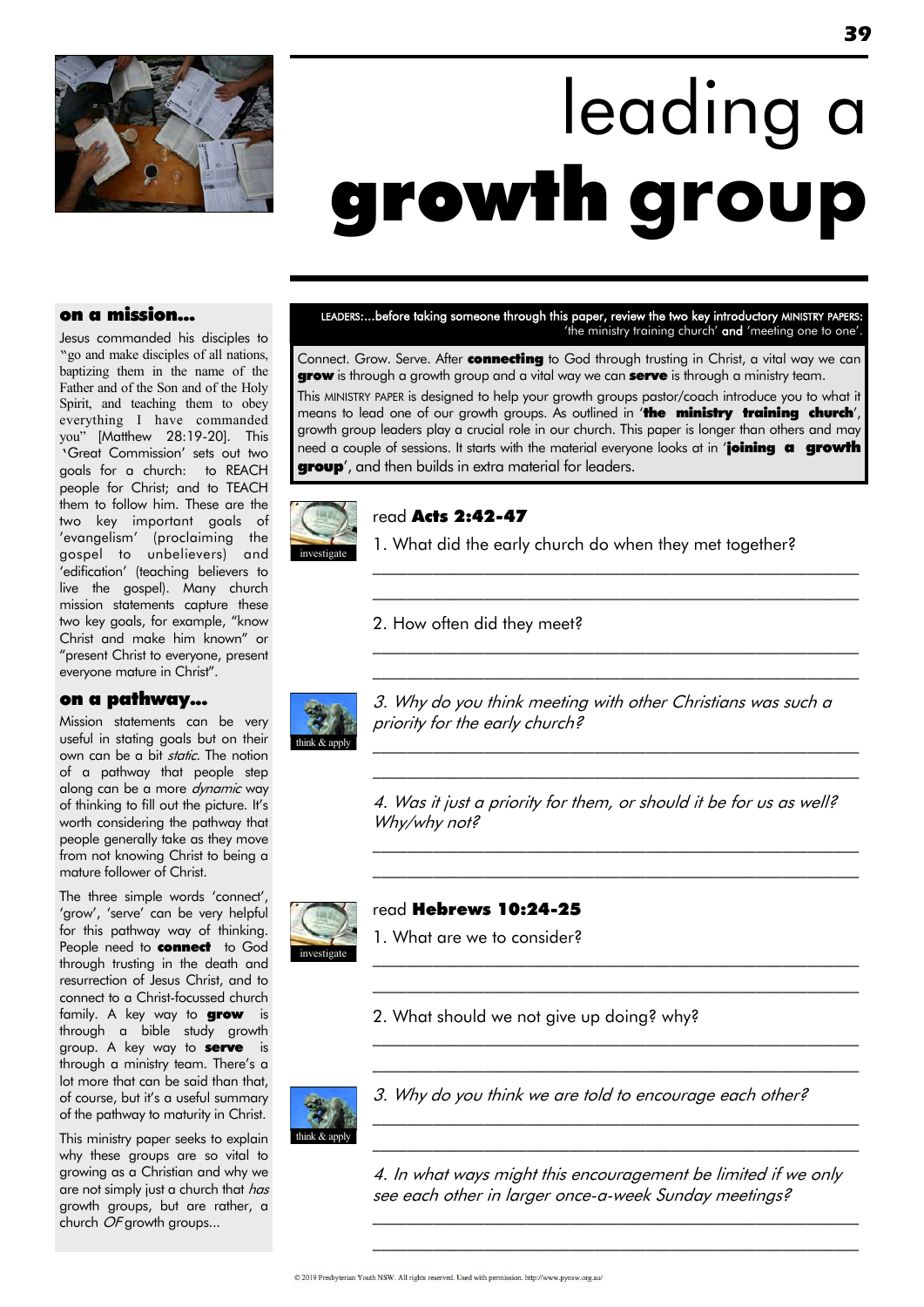## sunday church

Clearly, whatever we do in our large weekly meeting on Sunday, it is not the all-in-all of church life. It's important, but doesn't stand alone. Indeed, the idea of a church meeting just once a week isn't a biblical one. We don't stop being a church family when Monday comes! Rather, what we do in our large weekly meeting should help us live out our identity as a church on Monday, Tuesday … right through the week. We need to see our sunday meeting not as the sum total of church life, but as a kind of 'platform' for our ongoing life together as a church family.

© 2019 Presbyterian Youth NSW. All rights reserved. Used with permission. http://www.pynsw.org.au/



### read Ephesians 4:1-16

1. What picture is given here of life as a church family?

 $\mathcal{L}_\text{max}$  and the contract of the contract of the contract of the contract of the contract of the contract of  $\mathcal{L}_\text{max}$  and the contract of the contract of the contract of the contract of the contract of the contract of

 $\mathcal{L}_\text{max}$  and the contract of the contract of the contract of the contract of the contract of the contract of \_\_\_\_\_\_\_\_\_\_\_\_\_\_\_\_\_\_\_\_\_\_\_\_\_\_\_\_\_\_\_\_\_\_\_\_\_\_\_\_\_\_\_\_\_\_\_\_\_\_\_\_\_\_\_\_\_

\_\_\_\_\_\_\_\_\_\_\_\_\_\_\_\_\_\_\_\_\_\_\_\_\_\_\_\_\_\_\_\_\_\_\_\_\_\_\_\_\_\_\_\_\_\_\_\_\_\_\_\_\_\_\_\_\_ \_\_\_\_\_\_\_\_\_\_\_\_\_\_\_\_\_\_\_\_\_\_\_\_\_\_\_\_\_\_\_\_\_\_\_\_\_\_\_\_\_\_\_\_\_\_\_\_\_\_\_\_\_\_\_\_\_

\_\_\_\_\_\_\_\_\_\_\_\_\_\_\_\_\_\_\_\_\_\_\_\_\_\_\_\_\_\_\_\_\_\_\_\_\_\_\_\_\_\_\_\_\_\_\_\_\_\_\_\_\_\_\_\_\_  $\mathcal{L}_\text{max}$  and the contract of the contract of the contract of the contract of the contract of the contract of

 $\mathcal{L}_\text{max}$  and the contract of the contract of the contract of the contract of the contract of the contract of  $\mathcal{L}_\text{max}$  and the contract of the contract of the contract of the contract of the contract of the contract of

2. What is the *reason* we are to be like this (verse 1)?

3. What is our *goal* as a church family (verse 13)?

4. What is the role of *pastors/teachers* (verse 11-12)?

5. What is the role of everyone (verse 12-16)?



6. In what way does this passage help us to see the importance of Bible teaching in our church life?

 $\mathcal{L}_\text{max}$  and the contract of the contract of the contract of the contract of the contract of the contract of  $\mathcal{L}_\text{max}$  and the contract of the contract of the contract of the contract of the contract of the contract of

7. This Bible teaching is to equip all God's people for 'works of service'. What does this mean for church life?

 $\mathcal{L}_\text{max}$  and the contract of the contract of the contract of the contract of the contract of the contract of  $\mathcal{L}_\text{max}$  and the contract of the contract of the contract of the contract of the contract of the contract of



### who ministers?

There is an important lesson from Ephesians 4 for us to learn...

#### we are ALL ministers!

So, we need to be clear about the role of pastors/teachers in our church family. Their role is not to replace the ministry of the people of God, but to enable it. The role of full-time ministers is to bring out the ministry of everyone else. Through bible teaching, training and modeling, all God's people must be equipped to serve.

So, we also need to be clear about the role of all God's people in our church family. We all have 'works of service' to do. We all have 'truth in love' to speak. We all have a part to play. We all have a ministry. The Bible teaching we receive is not an end in itself, but is to equip us for service of others.

Unfortunately, an unbiblical idea emerged in the history of the church. It is the idea of 'clergy' and 'laity'. In this model of church there are clergy (who do ministry) and laity (who receive ministry). But it's not the model we see in Ephesians 4 is it?



## which model of church?

which of the following models of church is most biblical? which should we follow?

| model                 | mindset                         | role of<br>minister(s)                      | role of<br>congregation          | impact                              |
|-----------------------|---------------------------------|---------------------------------------------|----------------------------------|-------------------------------------|
| <b>MAINTENANCE</b>    | 'keep things going'             | change nothing                              | receive ministry                 | things do change!<br>(they decline) |
| <b>MINISTRY</b>       | 'we need to grow"               | ministers to<br>everyone they can           | $passive -$<br>watching ministry | sometimes some<br>growth            |
| <b>MULTIPLICATION</b> | "we have a mission<br>together" | teaching, training,<br>equipping, modelling | all involved in<br>ministry      | true growth<br>(Eph 4:16)           |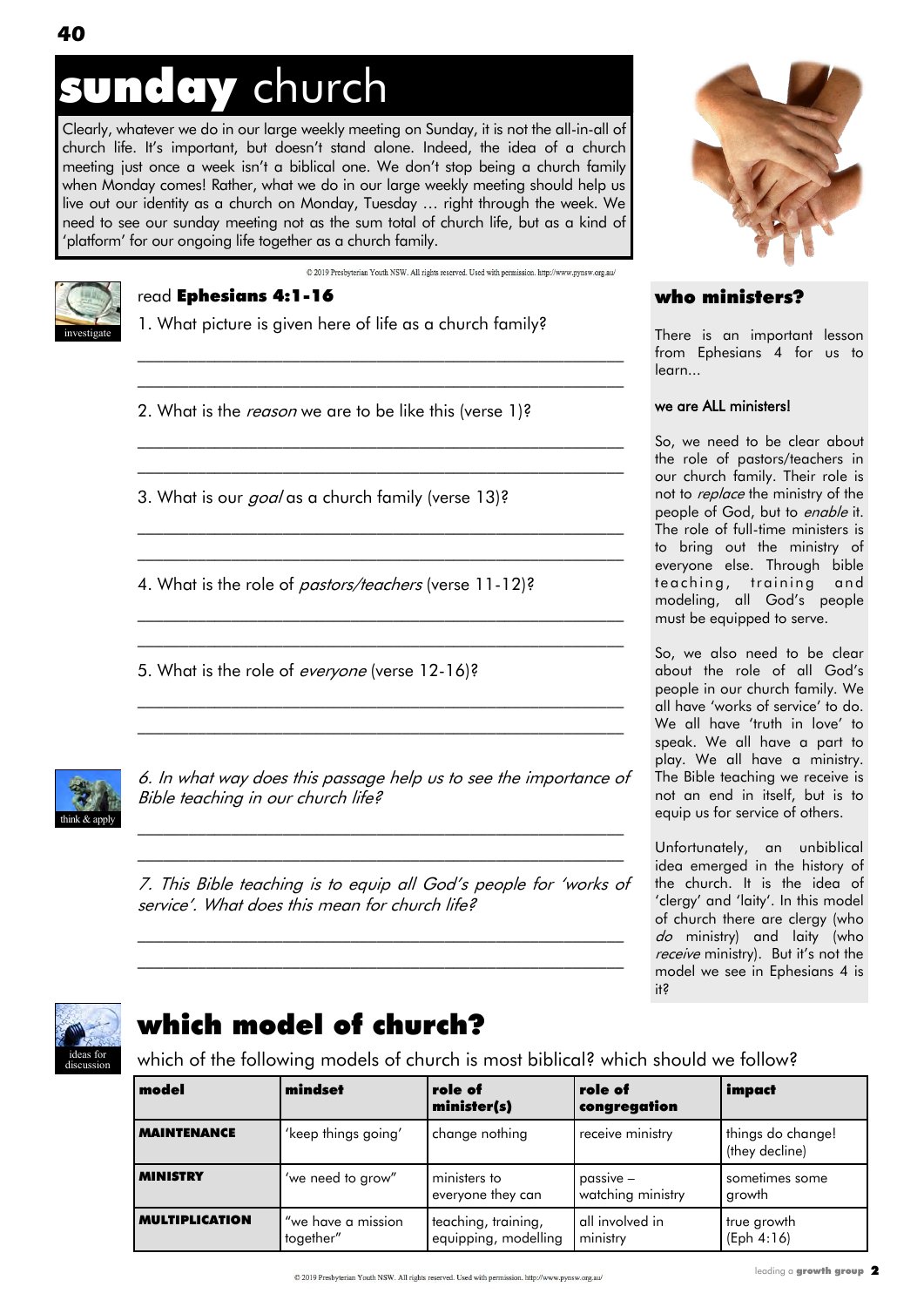

## a church of growth

If the Sunday meeting is the foundation of our life as a church family, our growth groups are the building blocks. The Sunday meeting plays an essential foundational role as we learn together from God‗s Word. But it provides limited opportunity for the kind of prayer, fellowship and sharing of meals together pictured in Acts 2. And in terms of what we've seen in Ephesians 4, something more is needed for us to all carry out our ministry of 'speaking the truth in love' together (verse 15). Let's look at Ephesians 4 again and think about how being a church of growth groups might answer its call...

### how many people can you care for?...

Two people? Three? As many as five? Definitely not more than six!...

This Ephesians 4 picture of a church body is clear: everyone is to be supported. However, something else is also clear: while every part is to be supported, no single part can do this alone. There is a limit to how many people one person can truly care for.

What we are learning here are the principles of 'SPAN OF CARE' It's the idea that:

#### everyone is cared for

#### no-one cares for too many people

Of course, lots of care happens through relationships in our church family outside of growth groups. Indeed, as we learn to speak the truth in love in our groups, this kind of godly relating should 'spill over' into all sorts of relationships in the church.

A structure of growth groups, gives us great opportunities to develop these attitudes and skills. Not only that, without this structure, some people are inevitably 'lost' in the big group. This is especially true of newcomers and those who don't form relationships easily. Being a church of growth groups helps ensure meeting the 1st principle: everyone is cared for.

Being a church of growth groups also acknowledges the 2nd principle: that no one person can care for too many people. This means that groups must not grow too large (but seed new groups as they grow). It also means that group leaders must be supported/ assisted in their role.

The back page discusses what it will mean to be a church of growth groups, a church where no-one stands alone.



#### look again at Ephesians 4:11-16

1. What danger is always around us (verse 14)?

2. How can we avoid this danger (verse 15)?

3. What positive things will then result instead (verses 15-16)?

\_\_\_\_\_\_\_\_\_\_\_\_\_\_\_\_\_\_\_\_\_\_\_\_\_\_\_\_\_\_\_\_\_\_\_\_\_\_\_\_\_\_\_\_\_\_\_\_\_\_\_\_\_\_\_\_\_ \_\_\_\_\_\_\_\_\_\_\_\_\_\_\_\_\_\_\_\_\_\_\_\_\_\_\_\_\_\_\_\_\_\_\_\_\_\_\_\_\_\_\_\_\_\_\_\_\_\_\_\_\_\_\_\_\_

\_\_\_\_\_\_\_\_\_\_\_\_\_\_\_\_\_\_\_\_\_\_\_\_\_\_\_\_\_\_\_\_\_\_\_\_\_\_\_\_\_\_\_\_\_\_\_\_\_\_\_\_\_\_\_\_\_ \_\_\_\_\_\_\_\_\_\_\_\_\_\_\_\_\_\_\_\_\_\_\_\_\_\_\_\_\_\_\_\_\_\_\_\_\_\_\_\_\_\_\_\_\_\_\_\_\_\_\_\_\_\_\_\_\_

 $\mathcal{L}_\text{max}$  and the contract of the contract of the contract of the contract of the contract of the contract of  $\mathcal{L}_\text{max}$  and the contract of the contract of the contract of the contract of the contract of the contract of



4. Doing bible studies together is only the beginning of group life. How can we build on this?

 $\mathcal{L}_\text{max}$  and the contract of the contract of the contract of the contract of the contract of the contract of  $\mathcal{L}_\text{max}$  and the contract of the contract of the contract of the contract of the contract of the contract of  $\mathcal{L}_\text{max}$  and the contract of the contract of the contract of the contract of the contract of the contract of

5. What will it mean for us to 'speak the truth in love' to each other in our group?

6. The whole body is built up in love 'as each part does its work' . What part do you (will you) play in your group?

 $\mathcal{L}_\text{max}$  and the contract of the contract of the contract of the contract of the contract of the contract of  $\mathcal{L}_\text{max}$  and the contract of the contract of the contract of the contract of the contract of the contract of  $\mathcal{L}_\text{max}$  and the contract of the contract of the contract of the contract of the contract of the contract of

 $\mathcal{L}_\text{max}$  and the contract of the contract of the contract of the contract of the contract of the contract of  $\mathcal{L}_\text{max}$  and the contract of the contract of the contract of the contract of the contract of the contract of  $\mathcal{L}_\text{max}$  and the contract of the contract of the contract of the contract of the contract of the contract of



discussion

## which model of growth group?

which is the biblical model for a growth group? why?

| truth without love | Know the answers to the questions<br>Be right<br>Focus on information alone                                            |
|--------------------|------------------------------------------------------------------------------------------------------------------------|
| love without truth | Know the answers to personal problems<br>Be real<br>Focus on feelings alone                                            |
| truth in love      | Know the truth about God and me<br>Be honest with God and each other<br>Focus on transformation - becoming like Christ |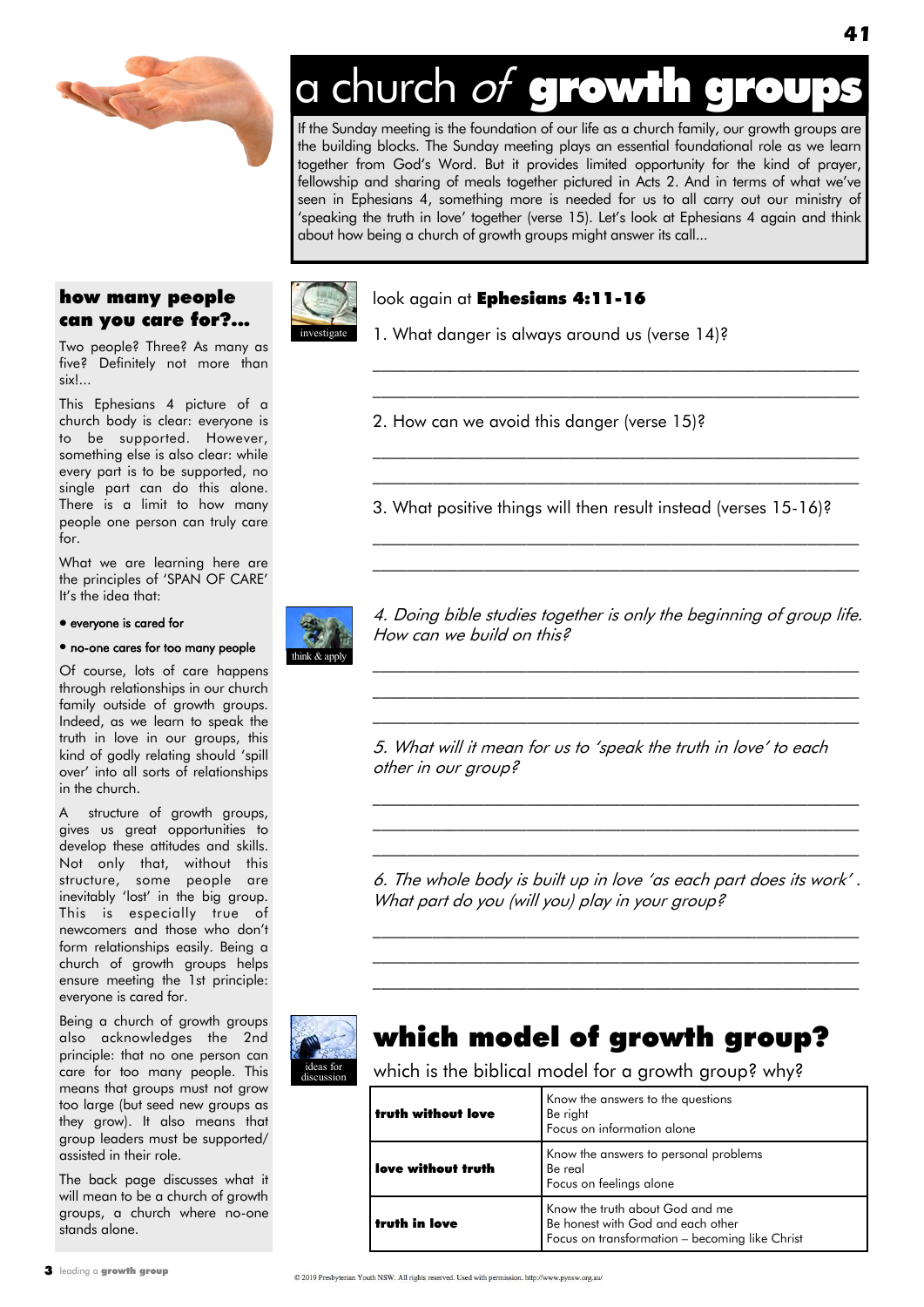## being a church rowth groups...



## a church where no-one stnds alone

There's a big difference between just being a church with growth groups and a church of growth groups. Being just a church with growth groups is an approach that says: "growth groups are news. All rights reserved. Used with permission. http://www.pynsw.org.aw/<br>approach that says: "growth groups are mere in you wann in – just for the keen ones'. Being a church of growth groups is an approach that says: 'everyone needs to be cared for, and everyone has a role to play in caring for others'. Being a church of growth groups is not always the easy way. Relationships are hard work. We are called to love each other, not because of how lovable we all are, but because of Christ's love shown to us in his death on the cross. But it's worth it! Being a church of growth groups benefits everyone. It's a great way to fulfil the biblical picture of a connected church family, speaking the truth in love, with every part supported.

newcomers...will be asked to a newcomers group but are also linked to a growth group after their first couple of visits. While we'll all want to welcome every newcomer, it's best if we each know who we're especially responsible for. And it means, hopefully, no-one is overlooked. Your growth group leader might encourage you to ask a newcomer over for a meal, etc. They may not actually attend your group for some time, or may end up in a different group, but the process helps ensure they're welcomed.

**links...**while attendance at Bible Study may not be possible for some, they're still 'linked' to a group so that they can be part of the care of the group. Without such linking, people who don't attend groups will be overlooked in the care of the church. The group prays for such 'links', seeks to encourage them, offers practical help such as meals, invites them to social activities… generally looks out for them.

growth group members...commit themselves to their group in a number of ways: being there each week; coming with the study prepared; being ready to share honestly; focusing on other's needs, not just our own; extending ministry to others in the group through the week in terms of prayer, hospitality & encouragement; supporting the leader in caring for the group, including 'links'.

group leaders...have overall responsibility for seeing that each member (including links) is being cared for. This does not mean *doing* all the care (which the whole group shares in) but overseeing that it happens. They should lead by example. They should also identify and train apprentice leaders. Leaders do much more than simply 'read out the questions'. They will always have in mind all the relationships in the table (below right). They will ensure the group has time not just to 'do the study' but share genuinely and pray about all these relationships. This ministry to the members of their group will obviously also extend beyond the meeting. There are a range of ministry papers (like this one) that they can draw on to equip group members for growing in all these relationships.

apprentice leaders…offer special assistance to the growth group leader in carrying out their role, and so also are at the same time being trained for leading a new group when needed. As groups multiply, there is always the need for more leaders.

coaches...support growth group leaders in their role (talking and praying about how the group is going; sharing how to develop as a leader; offering useful resources for the group, etc). It is vital that leaders are supported well in their important role – so each coach should support only 3 or 4 leaders.

ministers (the Pastor/Teacher kind!)...support growth group leaders through a special focus on coaches. e.g. rather than doing a poor job of trying to support 10 or 20 leaders, they aim to do a great job of supporting a few coaches who each support a few leaders. It all comes back to span of care: everyone is cared for; no-one tries to care for too many!



## advantages of growth groups

thinking about the picture of church life from Acts 2 we started with, as well as what we've learnt from Eph 4 consider some of the important ways that growth groups can build on our weekly Sunday meeting...

#### bible study

more opportunity for asking questions, clarifying meaning, and sharing insights

#### prayer

more opportunity for sharing personal prayer points and praying meaningfully for others. Also provides opportunities for praying for ministries in our church, world mission, etc

#### accountability

greatly increased as you share struggles with each other and followup on these in an ongoing way

#### support

growth groups act as great support networks - helping each other through difficult times, and sharing each others joys

#### ministry

great opportunities to serve others - through prayer, encouragement, leadership, etc

#### training

developing patterns of godly relating. Apprentice leaders trained up.

#### evangelism

great opportunities for introducing non-Christian friends to a smaller group of people from church (not so much through the Bible study itself, but other activities)

#### social activities

groups can organise social activities together, providing opportunities for fellowship, relationship-building and evangelism.

through the ministry of our growth groups, all of our relationships can grow…

a growing relationship with God, especially through personal Bible reading and prayer

growing relationships with other **believers**, especially through the growth group

growing relationships with those in their family/household, as servants

growing relationships with unbelievers, especially through personal evangelism

growing relationships with the **whole** church in mission, serving in a ministry team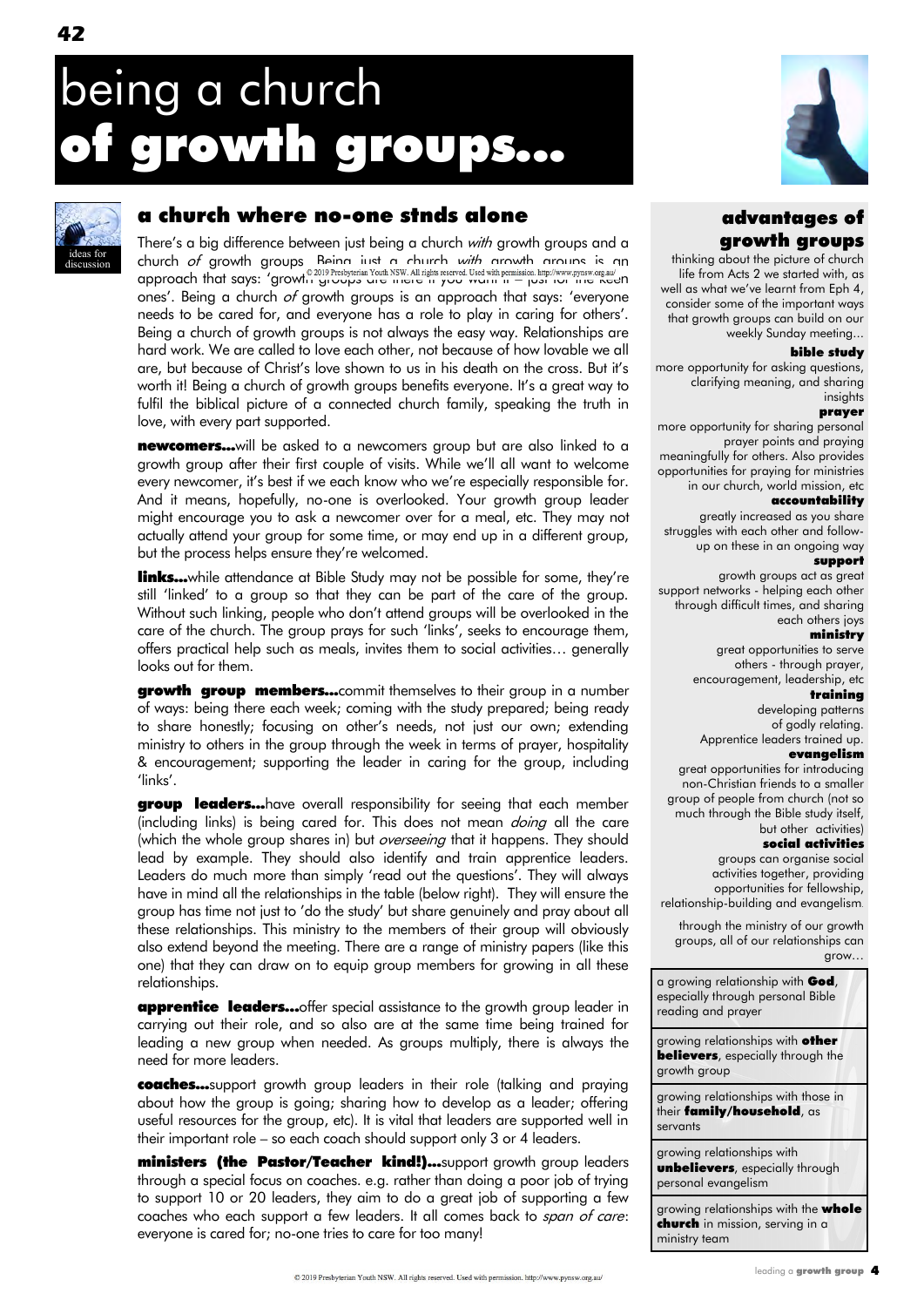

### knowing your sheep by name...

Jesus, the Chief Shepherd of the sheep, knows his sheep: "I am the good shepherd; I know my sheep and my sheep know me" (John 10:14). Of course, there are some ways in which we are not like Jesus. He is the one who says "I lay down my life for the sheep" (John 10:15) and goes to the cross for the redemption of all who believe in him.

And yet, as 'under-shepherds' of the Chief Shepherd, we are very much to be like Jesus. We also should lay down our lives in service of those in our care. We also should know our sheep. We should get to know them, care for them, be able to account for every one of them.

At a practical level this means knowing who your sheep are. In a church that adopts the linking approach outlined on the opposite page, the 'list' of people in your care might change on a regular basis. This, of course, needs to be managed in a way that isn't disruptive to the group. The point for now, however, is that when changes happen, you need to be on top of it. It's essential to your care that you know who you're caring for!

You and your pastor/coach need to be clear what the process is when changes are made. How and when does this happen? Later in the paper we'll talk a bit more about getting a clear plan for regular communication with your pastor/coach. This is going to be essential if you're going to keep on track with who you're responsible for.

Make sure you carry the list of who's in your care along with contact details, prayer points, etc at all times. It's all part of being an around the clock pastor to your people, rather than just a 'study leader'.

Pastors know their sheep by name. They are shepherds of God's flock under their care.

## astoring a growth

To be a church of growth groups, group leaders need to see themselves as growth group **pastors**, and be trained and supported by pastors/coaches as such.



### read 1 Peter 5:1-4

1. What images does Peter give us for the leader and for those being led (verse 2)?

\_\_\_\_\_\_\_\_\_\_\_\_\_\_\_\_\_\_\_\_\_\_\_\_\_\_\_\_\_\_\_\_\_\_\_\_\_\_\_\_\_\_\_\_\_\_\_\_\_\_\_\_\_\_\_\_\_ \_\_\_\_\_\_\_\_\_\_\_\_\_\_\_\_\_\_\_\_\_\_\_\_\_\_\_\_\_\_\_\_\_\_\_\_\_\_\_\_\_\_\_\_\_\_\_\_\_\_\_\_\_\_\_\_\_

2. What are the right motives for leadership?

\_\_\_\_\_\_\_\_\_\_\_\_\_\_\_\_\_\_\_\_\_\_\_\_\_\_\_\_\_\_\_\_\_\_\_\_\_\_\_\_\_\_\_\_\_\_\_\_\_\_\_\_\_\_\_\_\_ 3. Who is the Chief Shepherd? Why does Peter remind us of this?  $\mathcal{L}_\text{max}$  and the contract of the contract of the contract of the contract of the contract of the contract of

 $\mathcal{L}_\text{max}$  and the contract of the contract of the contract of the contract of the contract of the contract of

\_\_\_\_\_\_\_\_\_\_\_\_\_\_\_\_\_\_\_\_\_\_\_\_\_\_\_\_\_\_\_\_\_\_\_\_\_\_\_\_\_\_\_\_\_\_\_\_\_\_\_\_\_\_\_\_\_



4. Peter seems to use the word 'elder' here in the general sense of leader (he refers to himself as an elder). How might the passage apply to growth group leaders?

\_\_\_\_\_\_\_\_\_\_\_\_\_\_\_\_\_\_\_\_\_\_\_\_\_\_\_\_\_\_\_\_\_\_\_\_\_\_\_\_\_\_\_\_\_\_\_\_\_\_\_\_\_\_\_\_\_ \_\_\_\_\_\_\_\_\_\_\_\_\_\_\_\_\_\_\_\_\_\_\_\_\_\_\_\_\_\_\_\_\_\_\_\_\_\_\_\_\_\_\_\_\_\_\_\_\_\_\_\_\_\_\_\_\_

5. Peter speaks of the people ‗under your care'. How does this take our role as leaders beyond 'reading out the questions' at bible study?

\_\_\_\_\_\_\_\_\_\_\_\_\_\_\_\_\_\_\_\_\_\_\_\_\_\_\_\_\_\_\_\_\_\_\_\_\_\_\_\_\_\_\_\_\_\_\_\_\_\_\_\_\_\_\_\_\_ \_\_\_\_\_\_\_\_\_\_\_\_\_\_\_\_\_\_\_\_\_\_\_\_\_\_\_\_\_\_\_\_\_\_\_\_\_\_\_\_\_\_\_\_\_\_\_\_\_\_\_\_\_\_\_\_\_ \_\_\_\_\_\_\_\_\_\_\_\_\_\_\_\_\_\_\_\_\_\_\_\_\_\_\_\_\_\_\_\_\_\_\_\_\_\_\_\_\_\_\_\_\_\_\_\_\_\_\_\_\_\_\_\_\_

6. The people in your group are ultimately under the care of Jesus, the Chief Shepherd. What difference should this make to how you go about your ministry?

\_\_\_\_\_\_\_\_\_\_\_\_\_\_\_\_\_\_\_\_\_\_\_\_\_\_\_\_\_\_\_\_\_\_\_\_\_\_\_\_\_\_\_\_\_\_\_\_\_\_\_\_\_\_\_\_\_  $\mathcal{L}_\text{max}$  and the contract of the contract of the contract of the contract of the contract of the contract of \_\_\_\_\_\_\_\_\_\_\_\_\_\_\_\_\_\_\_\_\_\_\_\_\_\_\_\_\_\_\_\_\_\_\_\_\_\_\_\_\_\_\_\_\_\_\_\_\_\_\_\_\_\_\_\_\_ \_\_\_\_\_\_\_\_\_\_\_\_\_\_\_\_\_\_\_\_\_\_\_\_\_\_\_\_\_\_\_\_\_\_\_\_\_\_\_\_\_\_\_\_\_\_\_\_\_\_\_\_\_\_\_\_\_



## leader or pastor?

The title doesn't matter but the role sure does. Discuss how the growth group leader role we're learning about here is different to some narrower notions of the 'bible study leader'.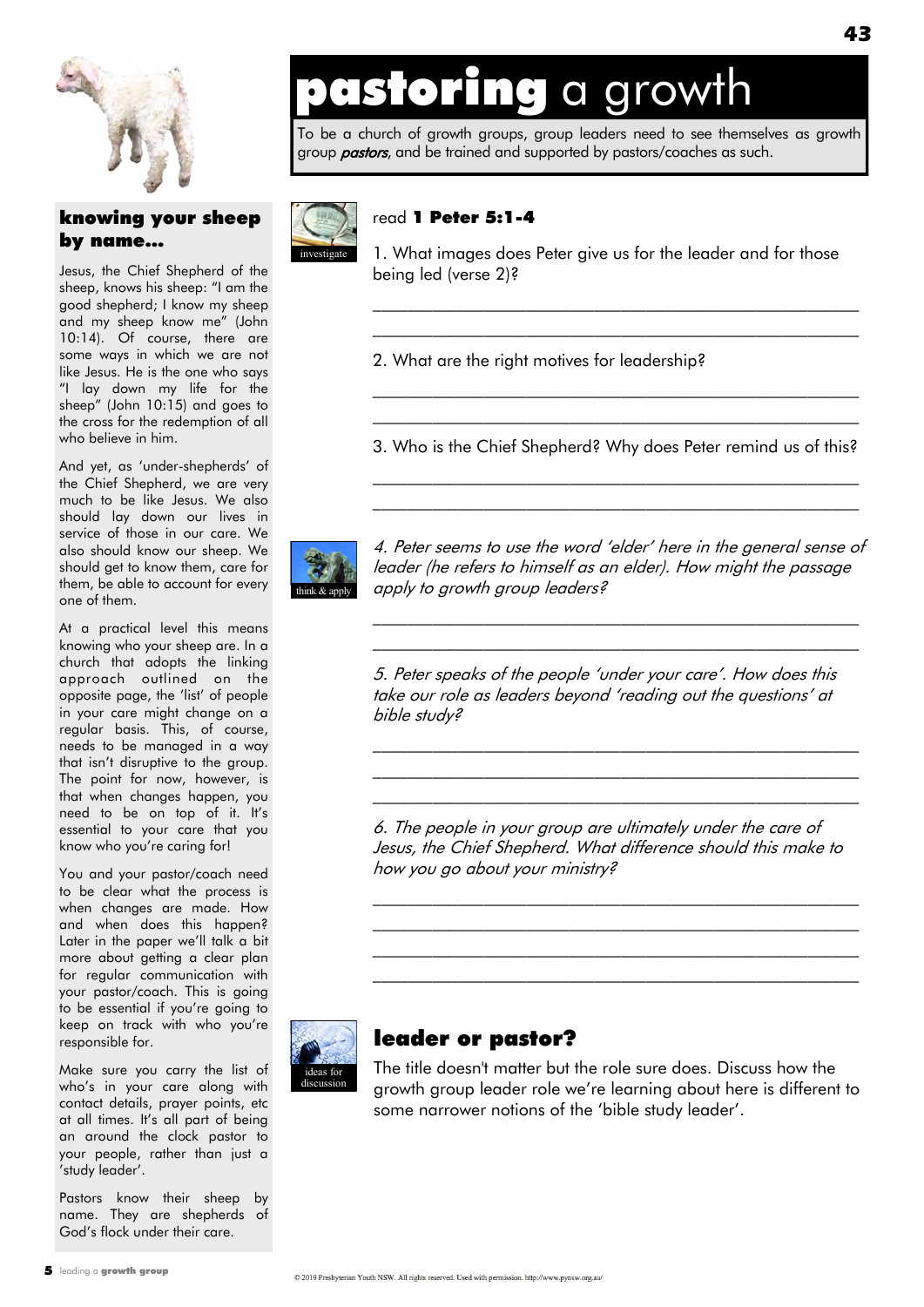## staying on target

The table on the bottom corner of page 4 set out important goals for growth in every believer. Having looked at your role as a pastor in relation to those in your group, it's a good idea to come back and look at the goals again. Work through these goals (below) with your coach, one by one, brainstorming ideas. Think through how you can minister to those in your care, and how group life can be nurtured, so that all of these goals are addressed. Remember, through the ministry of our growth groups, we are aiming for all the important relationships in every believer's life to grow...



#### meeting one-to-one and ministry papers

A key part of extending your role from bible study leader to pastor is to aim to regularly meet one-to-one with those in your group. People tend to open up even more in the one-to-one context, and there's more opportunity to go deeper into things, and to pray specifically.

Time constraints, of course, may mean you will struggle to do this yourself with every member of your group. That's where assistant/ apprentice leaders can help. It might even be that you focus on meeting one-to-one with two or three people who are potential leaders, and they in turn meet with two or three people each. That way everyone has the opportunity to meet one-to-one, and future leaders are being developed in the process.

The 'meeting one-to-one' ministry paper will give you more ideas about this aspect of your ministry. In particular, it outlines the importance of ministering to the whole person—developing the three strands of theological reflection, personal godliness and ministry skills.

There are other ministry papers that can be a great help to you in trying to address the five goals for all believers discussed on this page \*RELATIONSHIP WITH GOD daily time with God

\*RELATIONSHIP WITH OTHER BELIEVERS joining a growth group leading a growth group hospitality

\*RELATIONSHIP WITH FAMILY/ HOUSEHOLD christian households marriage preparation raising kids to follow Jesus

\*RELATIONSHIP WITH UNBELIEVERS personal evangelism personal apologetics

\*RELATIONSHIP WITH CHURCH MISSION joining a ministry team\*



• a growing relationship with **God**, especially through personal Bible reading and prayer

• growing relationships with **other believers**, especially in the growth group

• growing relationships with those in their family/ household, as servants

• growing relationships with unbelievers, especially through personal evangelism

• growing relationships with the **whole church** in mission, serving in a ministry team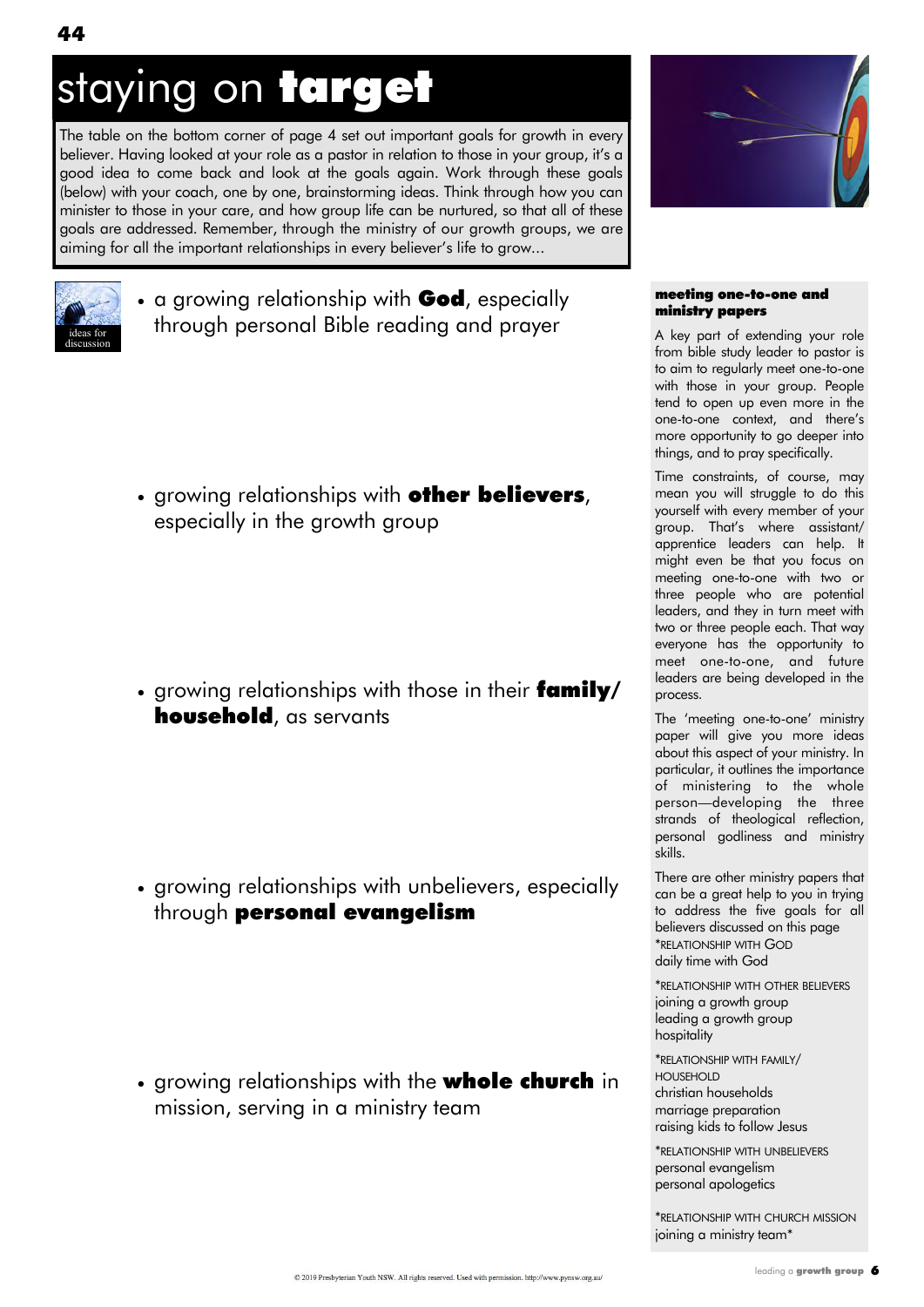

### stages of groups

It is important to understand the stages that a group goes through. There's a common pattern that many groups follow, going through these stages:

- forming
- storming
- norming
- performing

In the *forming* stage, people are politely getting to know each other and things generally go along pretty smoothly.

In the *storming* stage, people are feeling comfortable enough to express opinions more freely and there may be a degree of conflict.

In the *norming* stage, people are getting to know each other more deeply and so there are fewer surprises in people's reactions. A group's ‗personality' is starting to emerge.

In the *performing* stage, the group has got to know each other well enough to be able to express views openly and honestly without fear of rejection.

Clearly a group needs nurturing to negotiate these stages of development. But it's encouraging for us as leaders to know that groups generally go through such stages. It means we shouldn't despair when the 'storming' is happening—it's really a necessary part of group development. Indeed, every time a new member is added, or someone leaves, this stage may be revisited (which also means we need to be careful about such changes when a group has only recently started to perform).



## leading the study

So far we have placed great emphasis upon the need to go 'beyond the study' in terms of the life of a group. We have emphasized the need for leaders to go beyond 'reading out the questions', to see themselves as pastors of a small flock. With all that in mind, however, the actual weekly meeting of the group is obviously important. Just as Sunday church is a platform for the growth groups, the weekly meeting of the growth group is the platform for the relationships within the group. We hope group life will be more than once a week, but that's the foundation it's built upon.

## the leader as a model

always remember that one of the most important aspects of leadership is example. This applies to your whole life 'outside' of the group context, but also what happens in the group meeting. Your preparation (or lack of it) will be evident to the group and will set the pace for others. The way you use the Bible, listen, follow up on prayer points will all be important. Of course, all this will flow from a leader who truly has a heart to serve their group.

#### prepare well

we mentioned preparation above. There are many steps behind good preparation. Before the series starts read through the book of the Bible being studied. Take notes and write down questions. Allow God's Word to challenge/encourage you. Each week in the series, read the set passage and have a preliminary look at the study before the Bible Talk on Sunday to get the most out of it. Then work through the study in detail before the group meets. Pray that the study will be fruitful. Give thought to how you will adapt the study best to your group. Think through how the prayer time might unfold and any practical considerations.

#### generating discussion

often the set questions in a study need follow up questions to generate discussion. Remember to use open-ended questions (questions that can't be answered yes or no). This will be easier if you have prepared well. Try to avoid commenting after every contribution, as this sets up ping-pong back and forth to you as the leader. The goal is open discussion amongst members. On the other hand, however, there is a place for silence as people gather thoughts—don't feel you have to fill it.

#### back to the bible

one of the best things you can do for your group is to encourage them to look deeper at God's Word. Especially when in 'investigate' questions, ask people where they found their answer in the passage.

#### time considerations

it's best to have a set start and finish time for the meeting. It may be, for example that an evening group meets 7-9pm. Those who can stay on for a cuppa are welcome to, but those that need to go can get away. People who start work early, for example, may be discouraged from attending if they're concerned the night will run late. Be especially considerate if your group has crèche carers. Within your allocated meeting time, be sure to allow good time for prayer and sharing: have a set goal for when the study itself will be completed.



#### seeding new groups

Ideally as a group grows in membership there will come a time where an apprentice leader can take a couple of members and, along with a couple of newcomers start a new group. This is done best when a group owns this vision for multiplication and has a timeframe in mind when it might happen.

Have you talked and prayed about this with your group?